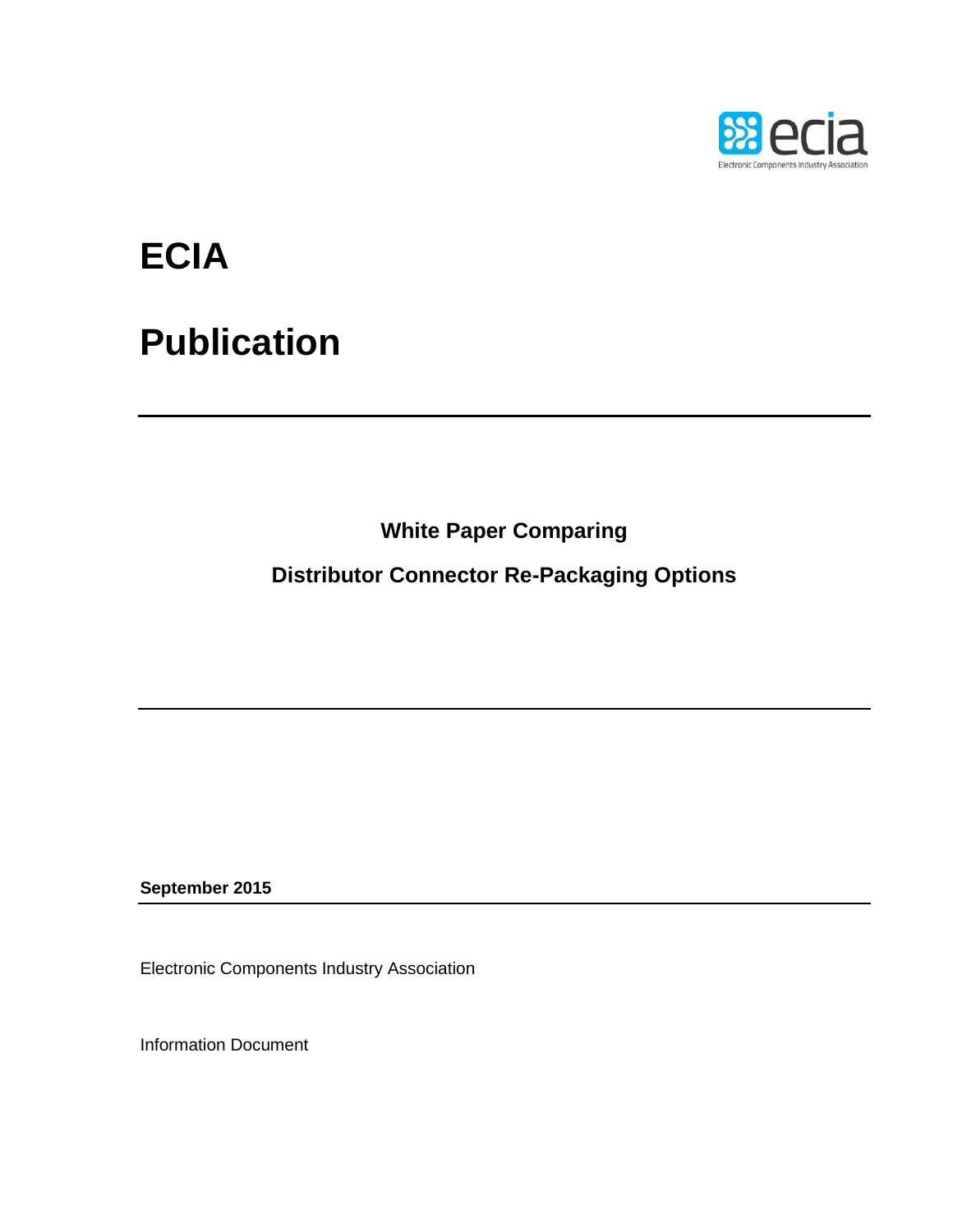

In order to reduce cost and improve efficiency and customer satisfaction, a committee of the ECIA Supply Chain Council has been investigating the issue of re-packaging connectors.

Connector manufacturers ship connectors in many different packages including trays. Frequently, authorized distributors must ship less than standard quantities of connectors and, thus, break down the manufacturers' standard packaging. With a tube, for example, the distributor can simply transfer the required amount to a new tube with little chance for damage and loss of efficiency. However, tray packaged connectors present a different challenge.

All authorized distributors have problems breaking down connector tray packaging to ship less than tray quantities to customers. When breaking down standard tray packaged quantities, which is an everyday occurrence, distributors have to create packaging alternatives to satisfy customer requirements. There are no standard means of repackaging connectors and some of the packaging gets very creative and imaginative.



Example Creative Packaging

This drives:

- Ouality issues and associated costs
- Increased labor and productivity costs
- Non-standard packaging and associated costs
- Poor reflection on both the manufacturer and the distributor brand.

The impact to the customer includes:

- Inconsistent packaging
- Damage to the product
- Additional returns
- Delays and /or stoppages
- Costs associated with all of the above

One of our distributor members conducted an analysis of the issue.

Labor Spent

- 53% additional time to process a pick
- Represents 12% of volume, but 18% of labor dollars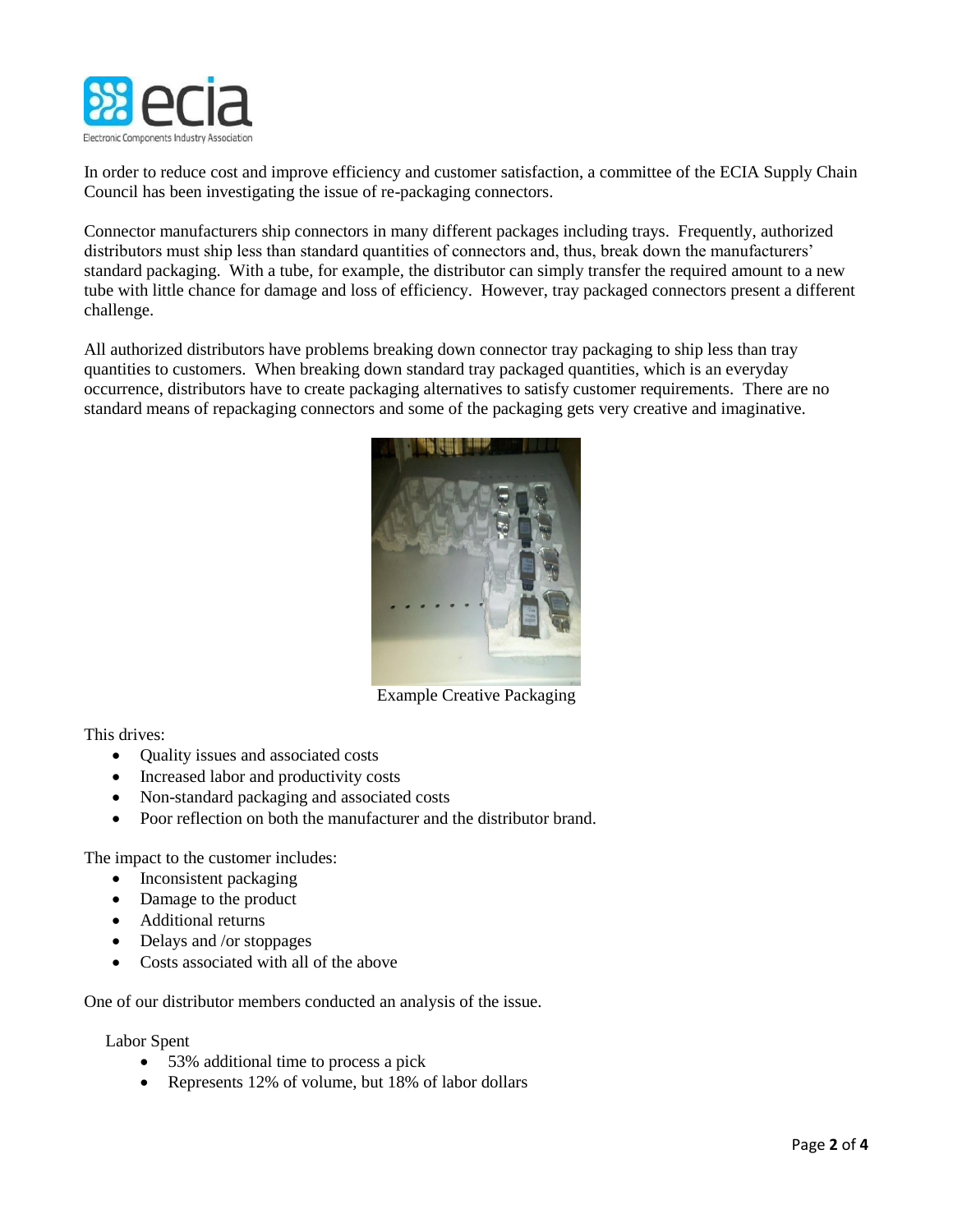

- 2 times the facility incident rate
- 23% of the overall error rate

The committee agreed that re-packaging from a tray is the most difficult and contributed most to the cost and quality issues. Several solutions were considered with two providing the best based on convenience for use, cost, and improved quality:

Tape and Reel Clamshell

## **Tape and Reel**

The Tape and Reel solution was tested by several distributors and worked well. Although each deployed it differently, the consensus was that spooling off a certain number of pockets and covers (10) worked best. The tape and reel manufacturer could make pockets in custom depths and widths to accommodate a wide variety of connector sizes.



Tape and Reel loaded without cover With cover



## **Clamshell**

The clamshell approach also worked well. These are available in different pocket sizes and numbers per clamshell.



Clamshell Example